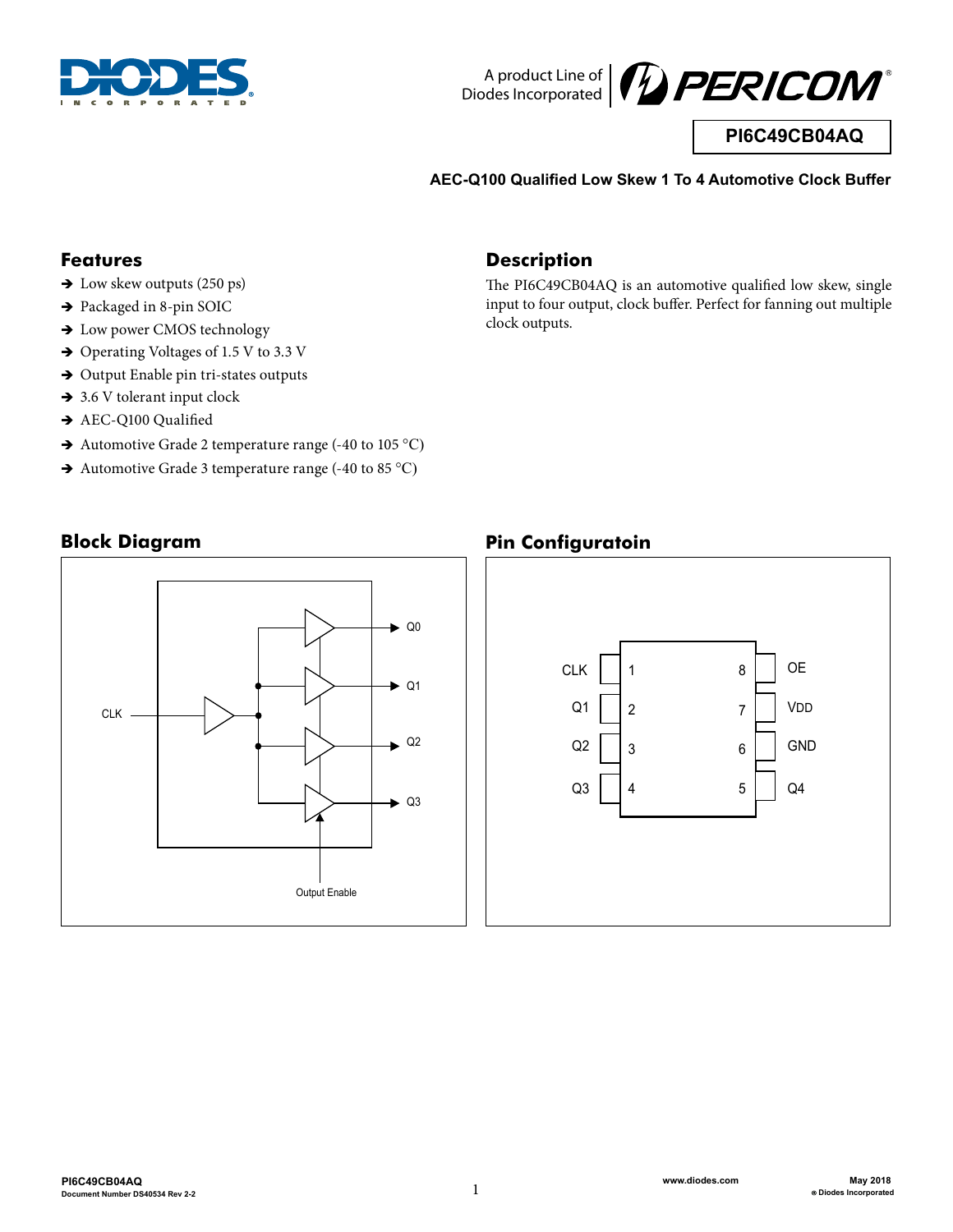



**PI6C49CB04AQ**

## **Pin Descriptions**

| Pin# | Pin Name       | Pin Type | <b>Pin Description</b>                                                           |
|------|----------------|----------|----------------------------------------------------------------------------------|
|      | <b>CLK</b>     | Input    | Clock Input. 3.3 V tolerant input.                                               |
|      | Q1             | Output   | Clock Output 1.                                                                  |
|      | Q <sub>2</sub> | Output   | Clock Output 2.                                                                  |
| 4    | Q <sub>3</sub> | Output   | Clock Output 3.                                                                  |
|      | Q4             | Output   | Clock Output 4.                                                                  |
| b    | <b>GND</b>     | Power    | Connect to ground.                                                               |
|      | <b>VDD</b>     | Power    | Connect to 1.5 V, 1.8V, 2.5V or 3.3V.                                            |
| 8    | <b>OE</b>      | Input    | Output Enable. Tri-states outputs when low. Connect to VDD for normal operation. |

## **External Components**

A minimum number of external components are required for proper operation. A decoupling capacitor of 0.01 μF should be connected between VDD on pin 7 and GND on pin 6, as close to the device as possible. A 33  $\Omega$  series terminating resistor may be used on each clock output if the trace is longer than 1 inch.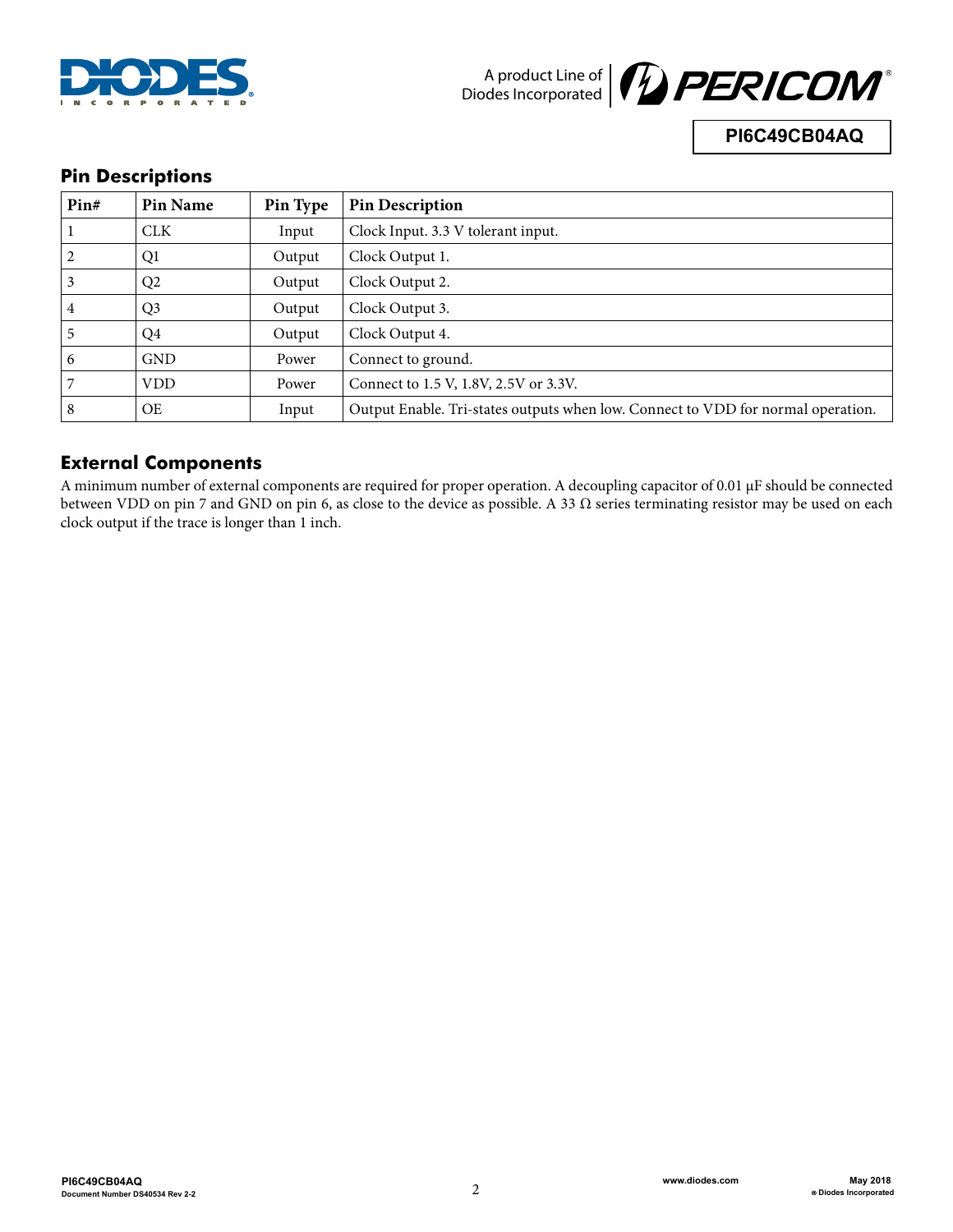



**PI6C49CB04AQ**

## **Maximum Ratings**

| Ambient Operating Temperature 40 to +105 °C |
|---------------------------------------------|
|                                             |
|                                             |
|                                             |
|                                             |
|                                             |

#### Note:

Stresses above the ratings listed below can cause permanent damage to the PI6C49X0204AQ. Functional operation of the device at these or any other conditions above those indicated in the operational sections of the specifications is not implied.

Exposure to absolute maximum rating conditions for extended periods can affect product reliability. Electrical parameters are guaranteed only over the recommended operating temperature range.

#### **Recommended Operation Conditions**

| <b>Parameter</b>                                   | Min.     | Typ. | Max.   | <b>Units</b> |
|----------------------------------------------------|----------|------|--------|--------------|
| Ambient Operating Temperature (Automotive Grade 2) | $-40$    |      | $+105$ | $\circ$      |
| Ambient Operating Temperature (Automotive Grade 3) | $-40$    |      | $+85$  | $\circ$      |
| Power Supply Voltage (measured in respect to GND)  | $+1.425$ |      | $+3.6$ |              |

## **DC ELECTRICAL CHARACTERISTICS**

| VDD=1.5 V $\pm$ 5%, Ambient temperature -40 to +105° C, unless stated otherwise |  |  |  |
|---------------------------------------------------------------------------------|--|--|--|
|---------------------------------------------------------------------------------|--|--|--|

| Symbol                         | Parameter                       | Conditions              | Min.  | Typ. | Max.  | <b>Units</b> |
|--------------------------------|---------------------------------|-------------------------|-------|------|-------|--------------|
| <b>VDD</b>                     | <b>Operating Voltage</b>        |                         | 1.425 | 1.5  | 1.575 | V            |
| $V_{\text{IH}}$                | Input High Voltage              | Note 1, CLK             | 0.9   |      | 3.6   | V            |
| $V_{\underline{\text{IL}}}$    | Input Low Voltage               | Note 1, CLK             |       |      | 0.575 | V            |
| $I_{\scriptscriptstyle\rm IH}$ | Input High Current              | Note 1, CLK, OE         |       |      | 40    | $\mu A$      |
| $\rm I_{\rm IL}$               | <b>Input Low Current</b>        | Note 1, CLK, OE         |       |      | 1     | $\mu$ A      |
| $\rm V_{OH}$                   | Output High Voltage             | $I_{OH}$ = -6 mA        | 0.95  |      |       | V            |
| $V_{OL}$                       | Output Low Voltage              | $I_{OL} = 6 \text{ mA}$ |       |      | 0.45  | $\mathbf{V}$ |
|                                |                                 | 5pF, 160 MHz            |       | 15   | 21    | mA           |
| IDD                            |                                 | 5pF, 100 MHz            |       | 13   | 17    | mA           |
|                                | <b>Operating Supply Current</b> | 5pF, 50 MHz             |       | 7    | 9     | mA           |
|                                |                                 | 5pF, 25 MHz             |       | 4    | 5.5   | mA           |
| $\rm Z_{\rm O}$                | Nominal Output Impedance        |                         |       | 20   |       | $\Omega$     |
| $\mathbf{C}_{\text{IN}}$       | <b>Input Capacitance</b>        | CLK, OE pin             |       | 5    |       | pF           |
| $I_{OS}$                       | <b>Short Circuit Current</b>    |                         |       | ±12  |       | mA           |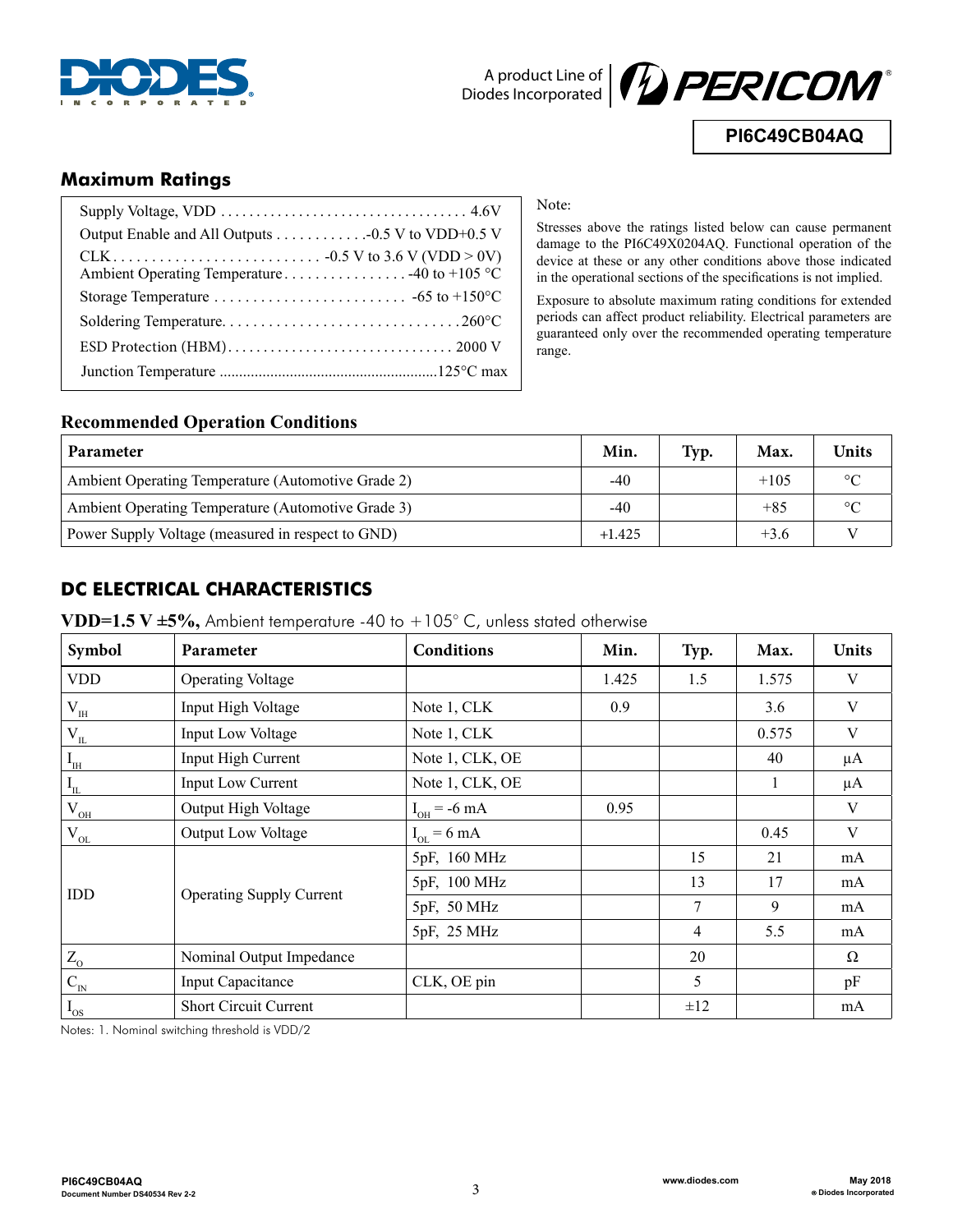



## **PI6C49CB04AQ**

| Symbol                                 | $\frac{1}{2}$ $\frac{1}{2}$ $\frac{1}{2}$ $\frac{1}{2}$ $\frac{1}{2}$ $\frac{1}{2}$ $\frac{1}{2}$ $\frac{1}{2}$ $\frac{1}{2}$ $\frac{1}{2}$ $\frac{1}{2}$ $\frac{1}{2}$ $\frac{1}{2}$ $\frac{1}{2}$ $\frac{1}{2}$ $\frac{1}{2}$ $\frac{1}{2}$ $\frac{1}{2}$ $\frac{1}{2}$ $\frac{1}{2}$ $\frac{1}{2}$ $\frac{1}{2}$<br>Parameter | Conditions              | Min. | Typ.     | Max. | <b>Units</b> |
|----------------------------------------|----------------------------------------------------------------------------------------------------------------------------------------------------------------------------------------------------------------------------------------------------------------------------------------------------------------------------------|-------------------------|------|----------|------|--------------|
| <b>VDD</b>                             | <b>Operating Voltage</b>                                                                                                                                                                                                                                                                                                         |                         | 1.7  | 1.8      | 1.89 | V            |
| $\rm V_{\rm IH}$                       | Input High Voltage                                                                                                                                                                                                                                                                                                               | Note 1, CLK             | 1.1  |          | 3.6  | V            |
| $\ensuremath{V_\mathrm{IL}}\xspace$    | <b>Input Low Voltage</b>                                                                                                                                                                                                                                                                                                         | Note 1, CLK             |      |          | 0.6  | $\mathbf V$  |
| $I_{\scriptscriptstyle\rm IH}$         | Input High Current                                                                                                                                                                                                                                                                                                               | Note 1, CLK, OE         |      |          | 50   | $\mu A$      |
| $I_{\text{IL}}$                        | <b>Input Low Current</b>                                                                                                                                                                                                                                                                                                         | Note 1, CLK, OE         |      |          | 1    | $\mu A$      |
| $\rm V_{OH}$                           | Output High Voltage                                                                                                                                                                                                                                                                                                              | $I_{OH}$ = -8 mA        | 1.4  |          |      | V            |
| $\mathbf{V}_{\underline{\mathrm{OL}}}$ | Output Low Voltage                                                                                                                                                                                                                                                                                                               | $I_{OL} = 8 \text{ mA}$ |      |          | 0.4  | $\mathbf V$  |
|                                        |                                                                                                                                                                                                                                                                                                                                  | 5pF, 160 MHz            |      | 22       | 28   | mA           |
| IDD                                    |                                                                                                                                                                                                                                                                                                                                  | 5pF, 100 MHz            |      | 17       | 21   | mA           |
|                                        | <b>Operating Supply Current</b>                                                                                                                                                                                                                                                                                                  | 5pF, 50 MHz             |      | 9        | 12   | mA           |
|                                        |                                                                                                                                                                                                                                                                                                                                  | 5pF, 25 MHz             |      | 5        | 7    | mA           |
| $Z_0$                                  | Nominal Output Impedance                                                                                                                                                                                                                                                                                                         |                         |      | 20       |      | Ω            |
| $\mathbf{C}_{\text{IN}}$               | <b>Input Capacitance</b>                                                                                                                                                                                                                                                                                                         | CLK, OE pin             |      | 5        |      | pF           |
| $I_{OS}$                               | <b>Short Circuit Current</b>                                                                                                                                                                                                                                                                                                     |                         |      | $\pm 20$ |      | mA           |

#### **VDD=1.8 V ±5%,** Ambient temperature -40 to +105° C, unless stated otherwise

Notes: 1. Nominal switching threshold is VDD/2

| Symbol                                | Parameter                       | Conditions              | Min.           | Typ.     | Max.  | <b>Units</b> |
|---------------------------------------|---------------------------------|-------------------------|----------------|----------|-------|--------------|
| <b>VDD</b>                            | <b>Operating Voltage</b>        |                         | 2.375          | 2.5      | 2.625 | V            |
| $V_{IH}$                              | Input High Voltage              | Note 1, CLK             | 1.7            |          | 3.6   | V            |
| $V_{\underline{\text{IL}}}$           | <b>Input Low Voltage</b>        | Note 1, CLK             |                |          | 0.7   | V            |
| $\text{I}_{\scriptscriptstyle\rm IH}$ | Input High Current              | Note 1, CLK, OE         |                |          | 60    | μA           |
| $I_{\scriptscriptstyle\rm IL}$        | Input Low Current               | Note 1, CLK, OE         |                |          |       | $\mu A$      |
| $\rm V_{\rm \underline{OH}}$          | Output High Voltage             | $I_{OH}$ = -8 mA        | $\overline{2}$ |          |       | V            |
| $V_{_{OL}}$                           | Output Low Voltage              | $I_{OL} = 8 \text{ mA}$ |                |          | 0.4   | V            |
|                                       |                                 | 5pF, 100 MHz            |                | 24       | 30    | mA           |
| IDD                                   | <b>Operating Supply Current</b> | 5pF, 50 MHz             |                | 12       | 15    | mA           |
|                                       |                                 | 5pF, 25 MHz             |                | 7        | 9     | mA           |
| $Z_0$                                 | Nominal Output Impedance        |                         |                | 20       |       | $\Omega$     |
| $C_{IN}$                              | Input Capacitance               | CLK, OE pin             |                | 5        |       | pF           |
| $\rm I_{os}$                          | <b>Short Circuit Current</b>    |                         |                | $\pm 50$ |       | mA           |

| VDD=2.5 V $\pm$ 5%, Ambient temperature -40 to +105° C, unless stated otherwise |  |  |
|---------------------------------------------------------------------------------|--|--|
|                                                                                 |  |  |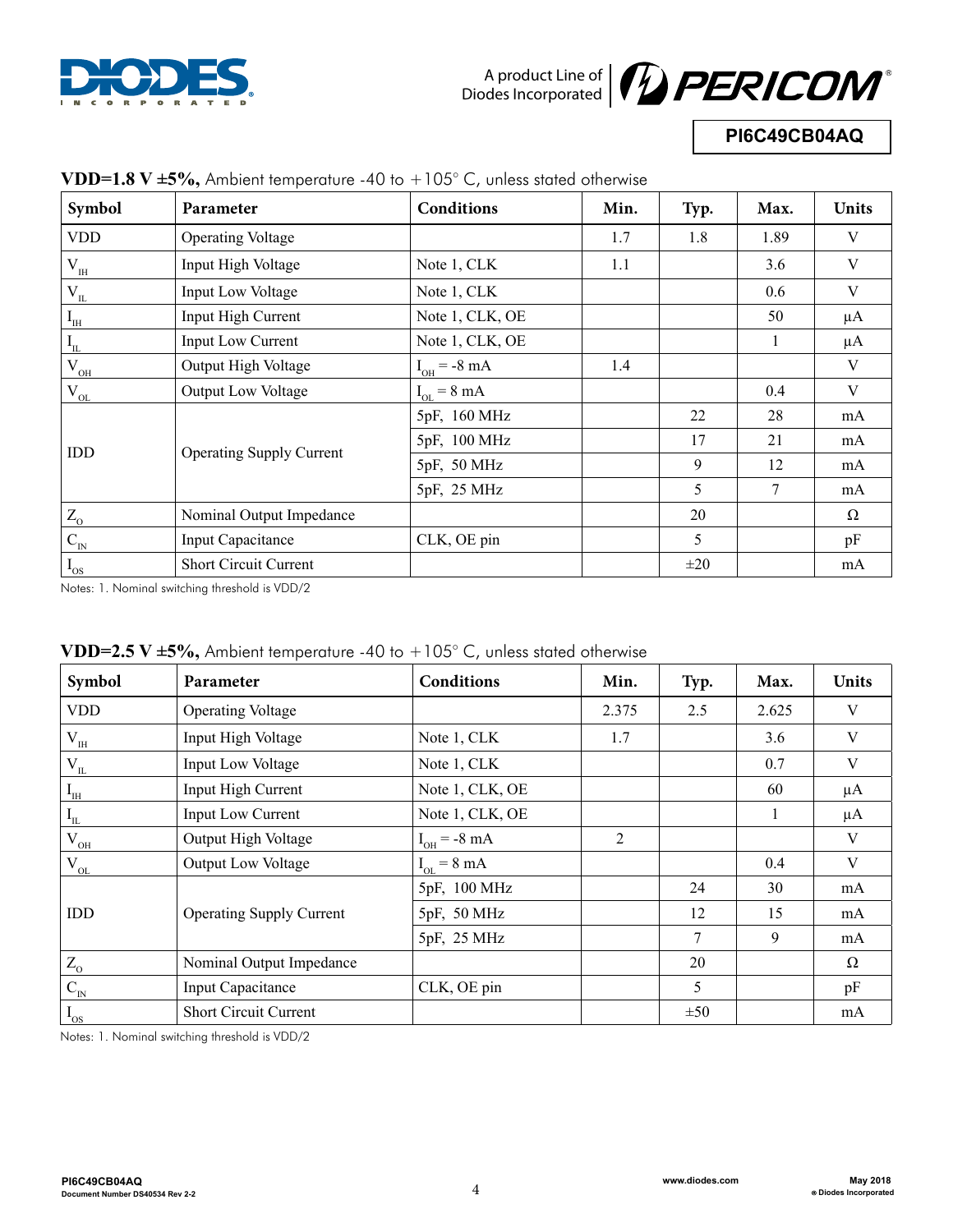



**PI6C49CB04AQ**

| Symbol                              | Parameter                       | <b>Conditions</b>       | Min. | Typ.     | Max. | <b>Units</b> |
|-------------------------------------|---------------------------------|-------------------------|------|----------|------|--------------|
| <b>VDD</b>                          | <b>Operating Voltage</b>        |                         | 3.0  | 3.3      | 3.6  | V            |
| $\rm V_{\rm \scriptscriptstyle IH}$ | Input High Voltage              | Note 1, CLK             | 2.4  |          | 3.6  | V            |
| $V_{\underline{\text{IL}}}$         | Input Low Voltage               | Note 1, CLK             |      |          | 0.7  | V            |
| $I_{\scriptscriptstyle\rm IH}$      | Input High Current              | Note 1, CLK, OE         |      |          | 85   | $\mu A$      |
| $\mathbf{I}_{\text{IL}}$            | Input Low Current               | Note 1, CLK, OE         |      |          | 1    | $\mu A$      |
| $\rm V_{\underline{\rm OH}}$        | Output High Voltage             | $I_{OH}$ = -8 mA        | 2.8  |          |      | V            |
| $V_{\underline{OL}}$                | Output Low Voltage              | $I_{OL} = 8 \text{ mA}$ |      |          | 0.2  | V            |
|                                     |                                 | 5pF, 100 MHz            |      | 32       | 38   | mA           |
| IDD                                 | <b>Operating Supply Current</b> | 5pF, 50 MHz             |      | 16       | 19   | mA           |
|                                     |                                 | 5pF, 25 MHz             |      | 10       | 12   | mA           |
| $\rm Z_{\odot}$                     | Nominal Output Impedance        |                         |      | 20       |      | $\Omega$     |
| $C_{N}$                             | <b>Input Capacitance</b>        | CLK, OE pin             |      | 5        |      | pF           |
| $I_{OS}$                            | <b>Short Circuit Current</b>    |                         |      | $\pm 50$ |      | mA           |

### **VDD=3.3 V**  $\pm 10\%$ **.** Ambient temperature -40 to  $+105^{\circ}$  C, unless stated otherwise

Notes: 1. Nominal switching threshold is VDD/2

# **AC ELECTRICAL CHARACTERISTICS**

**VDD=1.5 V ±5%,** Ambient temperature -40 to  $+105^{\circ}$  C, unless stated otherwise

| Symbol                          | Parameter                     | Conditions            | Min. | Typ. | Max.      | <b>Units</b> |
|---------------------------------|-------------------------------|-----------------------|------|------|-----------|--------------|
| <b>OUT</b>                      | <b>Output Frequency</b>       |                       |      |      | 160       | <b>MHz</b>   |
| tOR                             | Output Rise Time              | $20\%$ to 80%         |      | 1.0  | 1.5       | ns           |
| tOF                             | Output Fall Time              | $20\%$ to 80%         |      | 1.0  | 1.5       | ns           |
| $T_{\text{PD}}$                 | Propagation Delay (Notel)     |                       | ∍    |      |           | ns           |
| $\mathbf T$<br>$\frac{1}{1}$ SK | Output to Output Skew (Note2) | Rising edges at VDD/2 |      |      | $\pm 250$ | ps           |

| VDD=1.8 V ±5%, Ambient temperature -40 to +105° C, unless stated otherwise |  |  |  |
|----------------------------------------------------------------------------|--|--|--|
|----------------------------------------------------------------------------|--|--|--|

| Symbol             | Parameter                     | <b>Conditions</b>              | Min. | Typ.     | Max.      | <b>Units</b>  |
|--------------------|-------------------------------|--------------------------------|------|----------|-----------|---------------|
| $F_{OUT}$          | Output Frequency              |                                | 0    |          | 160       | MHz           |
| tOR                | Output Rise Time              | $20\%$ to $80\%$               |      | 1.0      | 1.5       | <sub>ns</sub> |
| tOF                | Output Fall Time              | $20\%$ to $80\%$               |      | 1.0      | 1.5       | ns            |
| $T_{\rm PD}$       | Propagation Delay (Notel)     |                                | 1.3  | 2        | 4         | ns            |
| $T_{SK}$           | Output to Output Skew (Note2) | Rising edges at VDD/2          |      | $\theta$ | $\pm 250$ | ps            |
| $\mathbf{v}_{ADD}$ | <b>Additive Jitter</b>        | $@156.25$ MHz, 12k to<br>20MHz |      | 0.1      |           | ps            |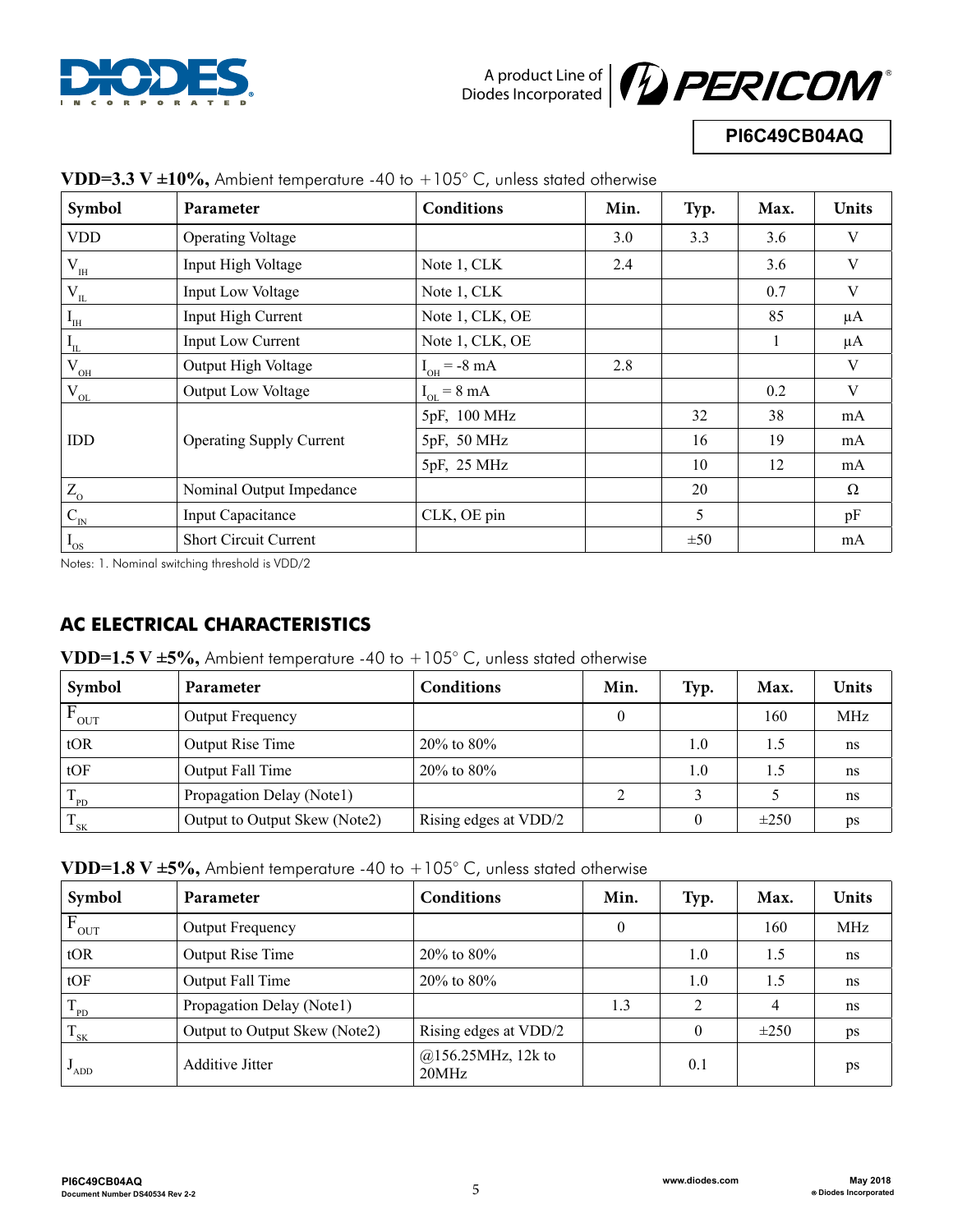



## **PI6C49CB04AQ**

| Symbol          | <b>Parameter</b>              | <b>Conditions</b>              | Min. | Typ.     | Max.      | Units |
|-----------------|-------------------------------|--------------------------------|------|----------|-----------|-------|
| $F_{OUT}$       | <b>Output Frequency</b>       |                                | 0    |          | 160       | MHz   |
| tOR             | Output Rise Time              | 20% TO 80%                     |      | 1.0      | 1.5       | ns    |
| tOF             | Output Fall Time              | 20% TO 80%                     |      | 1.0      | 1.5       | ns    |
| $T_{\text{PD}}$ | Propagation Delay (Notel)     |                                | 0.8  | 1.5      | 3         | ns    |
| $\rm T_{_{SK}}$ | Output to Output Skew (Note2) | Rising edges at VDD/2          |      | $\Omega$ | $\pm 250$ | ps    |
| 'ADD            | <b>Additive Jitter</b>        | $@156.25$ MHz, 12k to<br>20MHz |      | 0.05     |           | ps    |

### **VDD=2.5 V ±5%,** Ambient temperature -40 to +105° C, unless stated otherwise

Notes:

1. With rail to rail input clock

2. Between any 2 outputs with equal loading.

## **VDD=3.3 V ±10%,** Ambient temperature -40 to +105° C, unless stated otherwise

| Symbol                        | <b>Parameter</b>              | <b>Conditions</b>              | Min.         | Typ.     | Max.      | <b>Units</b> |
|-------------------------------|-------------------------------|--------------------------------|--------------|----------|-----------|--------------|
| $F_{OUT}$                     | <b>Output Frequency</b>       |                                | $\mathbf{0}$ |          | 100       | MHz          |
| tOR                           | <b>Output Rise Time</b>       | 20% TO 80%                     |              | 1.0      | 1.5       | ns           |
| tOF                           | Output Fall Time              | 20% TO 80%                     |              | 1.0      | 1.5       | ns           |
| T<br>$\mathbf{1}_{\text{PD}}$ | Propagation Delay (Notel)     |                                | 0.8          | 1.0      | 2.5       | ns           |
| $T_{SK}$                      | Output to Output Skew (Note2) | Rising edges at VDD/2          |              | $\theta$ | $\pm 250$ | ps           |
| $\mathbf{v}_{ADD}$            | <b>Additive Jitter</b>        | $@156.25$ MHz, 12k to<br>20MHz |              | 0.05     |           | ps           |
| Notes:                        |                               |                                |              |          |           |              |

1. With rail to rail input clock

2. Between any 2 outputs with equal loading.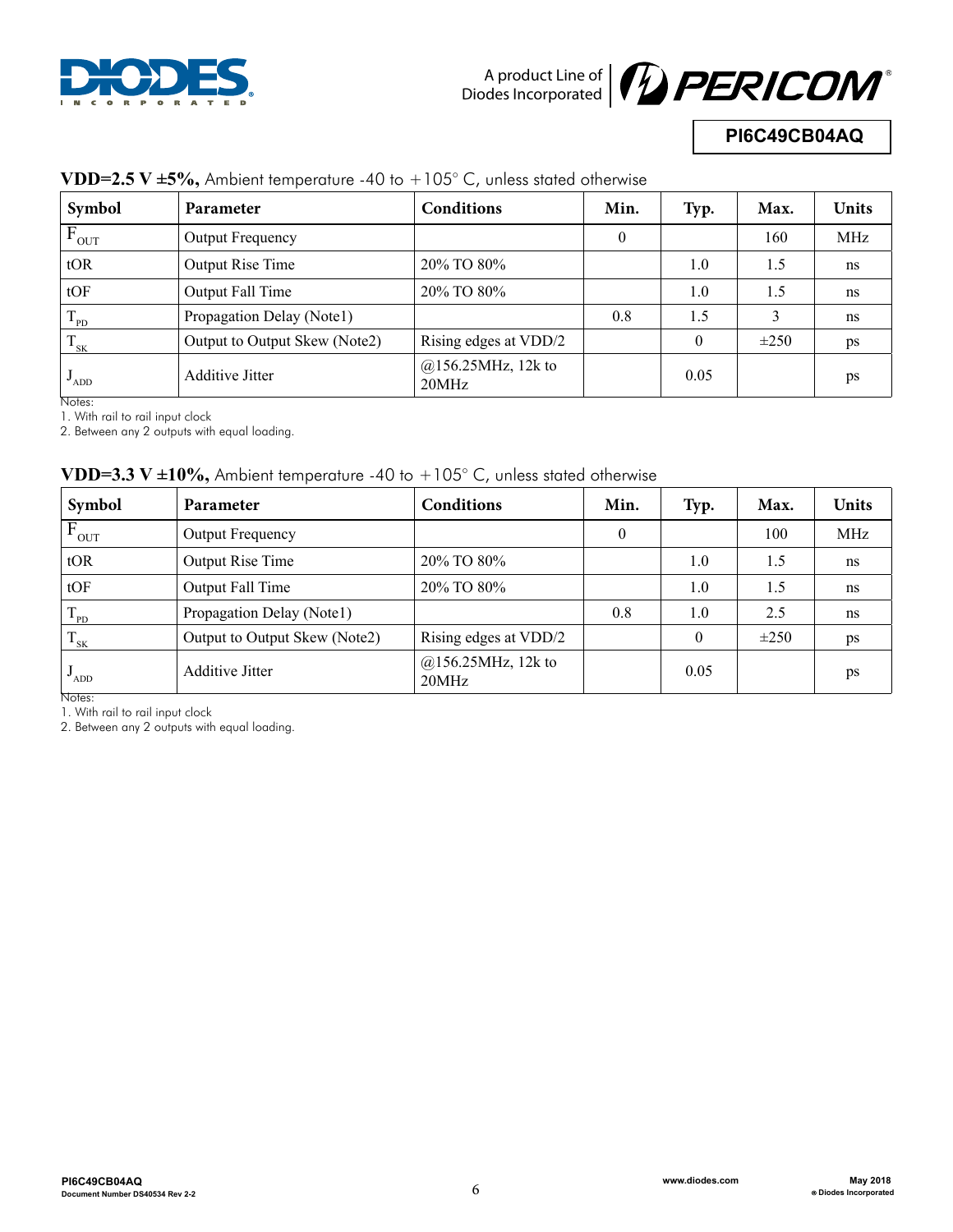



**PI6C49CB04AQ**

## **DC ELECTRICAL CHARACTERISTICS**

**VDD=1.5 V ±5%,** Ambient temperature -40 to +85° C, unless stated otherwise

| Symbol                    | Parameter                       | <b>Conditions</b>        | Min.  | Typ.           | Max.  | <b>Units</b> |
|---------------------------|---------------------------------|--------------------------|-------|----------------|-------|--------------|
| <b>VDD</b>                | <b>Operating Voltage</b>        |                          | 1.425 | 1.5            | 1.575 | V            |
| $\rm V_{\rm IH}$          | Input High Voltage              | Note 1, CLK              | 0.9   |                | 3.6   | V            |
| $\rm V_{\rm I\!L}$        | Input Low Voltage               | Note 1, CLK              |       |                | 0.575 | V            |
| I <sub>IH</sub>           | Input High Current              | Note 1, CLK, OE          |       |                | 40    | $\mu A$      |
| $\overline{\Gamma}$       | <b>Input Low Current</b>        | Note 1, CLK, OE          |       |                | 1     | $\mu A$      |
| $\rm V_{OH}$              | Output High Voltage             | $I_{OH} = -6 \text{ mA}$ | 0.95  |                |       | V            |
| $V_{OL}$                  | <b>Output Low Voltage</b>       | $I_{OL} = 6 \text{ mA}$  |       |                | 0.45  | V            |
|                           |                                 | 5pF, 160 MHz             |       | 15             | 21    | mA           |
| <b>IDD</b>                |                                 | 5pF, 100 MHz             |       | 13             | 17    | mA           |
|                           | <b>Operating Supply Current</b> | 5pF, 50 MHz              |       | $\overline{7}$ | 9     | mA           |
|                           |                                 | 5pF, 25 MHz              |       | $\overline{4}$ | 5.5   | mA           |
| $\rm Z_{\odot}$           | Nominal Output Impedance        |                          |       | 20             |       | $\Omega$     |
| $\frac{1}{C_{\text{IN}}}$ | <b>Input Capacitance</b>        | CLK, OE pin              |       | 5              |       | pF           |
| $I_{OS}$                  | <b>Short Circuit Current</b>    |                          |       | ±12            |       | mA           |

Notes: 1. Nominal switching threshold is VDD/2

|  | VDD=1.8 V $\pm$ 5%, Ambient temperature -40 to $+85^{\circ}$ C, unless stated otherwise |  |  |  |
|--|-----------------------------------------------------------------------------------------|--|--|--|
|--|-----------------------------------------------------------------------------------------|--|--|--|

| Symbol                              | Parameter                       | <b>Conditions</b>       | Min. | Typ.     | Max. | <b>Units</b> |
|-------------------------------------|---------------------------------|-------------------------|------|----------|------|--------------|
| <b>VDD</b>                          | <b>Operating Voltage</b>        |                         | 1.7  | 1.8      | 1.89 | V            |
| $\rm V_{\rm IH}$                    | Input High Voltage              | Note 1, CLK             | 1.1  |          | 3.6  | V            |
| $\ensuremath{V_\mathrm{IL}}\xspace$ | Input Low Voltage               | Note 1, CLK             |      |          | 0.6  | V            |
| $\mathbf{I}_{\rm IH}$               | Input High Current              | Note 1, CLK, OE         |      |          | 50   | $\mu A$      |
| $\mathbf{I}_{\textsc{h}}$           | Input Low Current               | Note 1, CLK, OE         |      |          | 1    | $\mu A$      |
| $\rm V_{\underline{\rm OH}}$        | Output High Voltage             | $I_{OH}$ = -8 mA        | 1.4  |          |      | V            |
| $\ensuremath{V_{\text{OL}}}$        | Output Low Voltage              | $I_{OL} = 8 \text{ mA}$ |      |          | 0.4  | V            |
|                                     |                                 | 5pF, 160 MHz            |      | 22       | 28   | mA           |
| IDD                                 |                                 | 5pF, 100 MHz            |      | 17       | 21   | mA           |
|                                     | <b>Operating Supply Current</b> | 5pF, 50 MHz             |      | 9        | 12   | mA           |
|                                     |                                 | 5pF, 25 MHz             |      | 5        | 7    | mA           |
| $\rm Z_{\rm O}$                     | Nominal Output Impedance        |                         |      | 20       |      | Ω            |
| $\mathbf{C}_\text{IN}$              | <b>Input Capacitance</b>        | CLK, OE pin             |      | 5        |      | pF           |
| $I_{OS}$                            | Short Circuit Current           |                         |      | $\pm 20$ |      | mA           |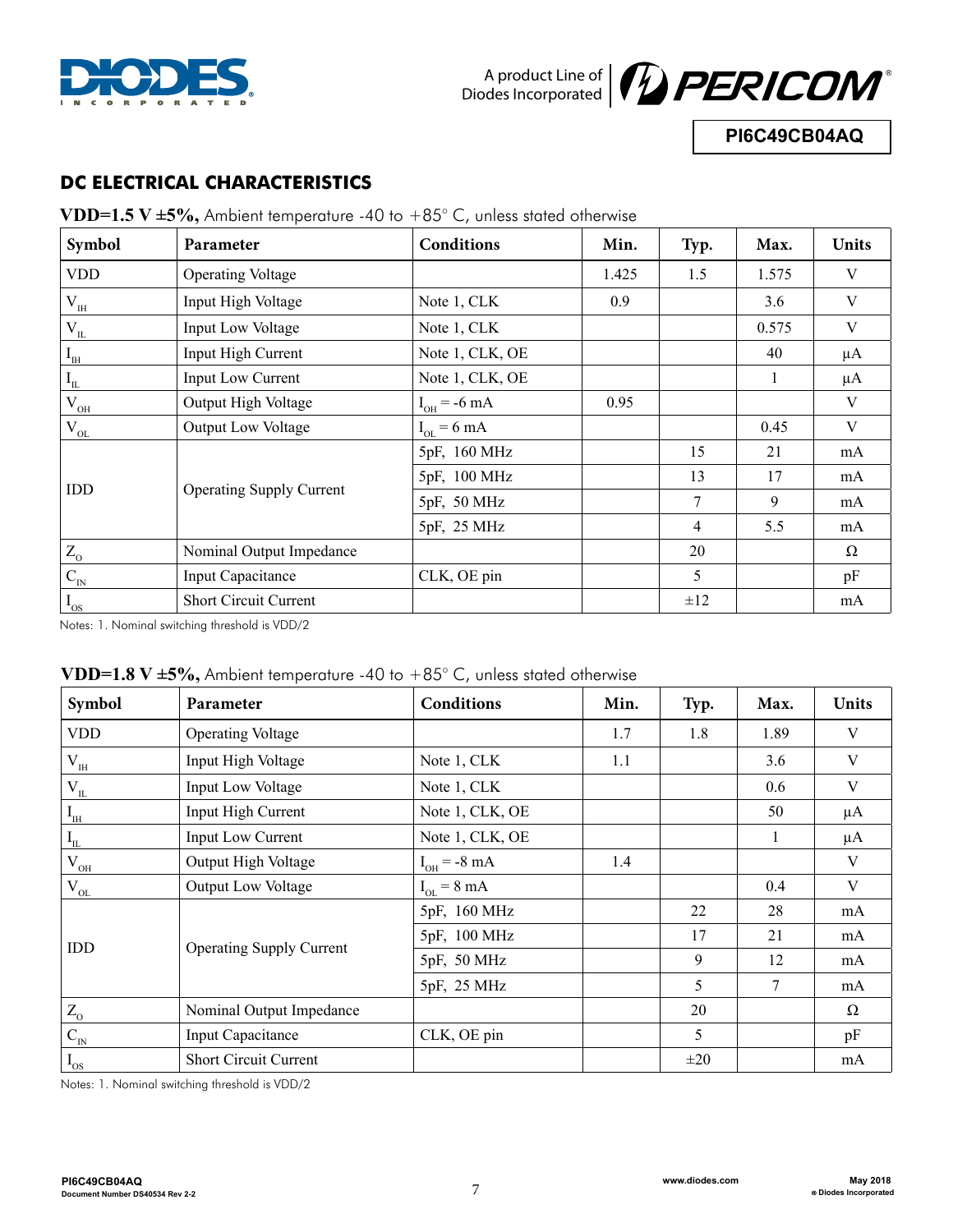



# **PI6C49CB04AQ**

| Symbol                         | Parameter                       | Conditions              | Min.  | Typ. | Max.  | <b>Units</b> |
|--------------------------------|---------------------------------|-------------------------|-------|------|-------|--------------|
| <b>VDD</b>                     | <b>Operating Voltage</b>        |                         | 2.375 | 2.5  | 2.625 | V            |
| $\rm V_{\rm IH}$               | Input High Voltage              | Note 1, CLK             | 1.7   |      | 3.6   | $\mathbf V$  |
| $V_{\underline{\text{IL}}}$    | Input Low Voltage               | Note 1, CLK             |       |      | 0.7   | V            |
| $I_{\scriptscriptstyle\rm IH}$ | Input High Current              | Note 1, CLK, OE         |       |      | 60    | $\mu A$      |
| $\mathcal{I}_{_{\textup{IL}}}$ | Input Low Current               | Note 1, CLK, OE         |       |      |       | $\mu A$      |
| $\rm V_{OH}$                   | Output High Voltage             | $I_{OH}$ = -8 mA        | 2     |      |       | V            |
| $\rm V_{OL}$                   | Output Low Voltage              | $I_{OL} = 8 \text{ mA}$ |       |      | 0.4   | V            |
|                                |                                 | 5pF, 200 MHz            |       | 46   | 56    | mA           |
| IDD                            | <b>Operating Supply Current</b> | 5pF, 100 MHz            |       | 24   | 30    | mA           |
|                                |                                 | 5pF, 50 MHz             |       | 12   | 15    | mA           |
|                                |                                 | 5pF, 25 MHz             |       | 7    | 9     | mA           |
| $\rm Z_{\rm O}$                | Nominal Output Impedance        |                         |       | 20   |       | Ω            |
| $\mathbf{C}_\text{IN}$         | Input Capacitance               | CLK, OE pin             |       | 5    |       | pF           |
| $I_{OS}$                       | Short Circuit Current           |                         |       | ±50  |       | mA           |

#### **VDD=2.5 V**  $\pm$ **5%.** Ambient temperature -40 to  $+85^{\circ}$  C, unless stated otherwise

Notes: 1. Nominal switching threshold is VDD/2

|  | VDD=3.3 V $\pm10\%$ , Ambient temperature -40 to +85° C, unless stated otherwise |  |  |  |
|--|----------------------------------------------------------------------------------|--|--|--|
|--|----------------------------------------------------------------------------------|--|--|--|

| Symbol                         | Parameter                       | Conditions              | Min. | Typ.     | Max. | Units    |
|--------------------------------|---------------------------------|-------------------------|------|----------|------|----------|
| <b>VDD</b>                     | <b>Operating Voltage</b>        |                         | 3.0  | 3.3      | 3.6  | V        |
| $\rm V_{\rm IH}$               | Input High Voltage              | Note 1, CLK             | 2.4  |          | 3.6  | V        |
| $\ensuremath{V_\mathrm{IL}}$   | Input Low Voltage               | Note 1, CLK             |      |          | 0.7  | V        |
| $I_{\scriptscriptstyle\rm IH}$ | Input High Current              | Note 1, CLK, OE         |      |          | 85   | $\mu A$  |
| $\mathcal{I}_{_{\text{IL}}}$   | <b>Input Low Current</b>        | Note 1, CLK, OE         |      |          |      | $\mu A$  |
| $\rm V_{\underline{\rm OH}}$   | Output High Voltage             | $I_{OH}$ = -8 mA        | 2.8  |          |      | V        |
| $\ensuremath{V_{\text{OL}}}$   | Output Low Voltage              | $I_{OL} = 8 \text{ mA}$ |      |          | 0.2  | V        |
|                                |                                 | 5pF, 200 MHz            |      | 62       | 75   | mA       |
| IDD                            |                                 | 5pF, 100 MHz            |      | 32       | 38   | mA       |
|                                | <b>Operating Supply Current</b> | 5pF, 50 MHz             |      | 16       | 19   | mA       |
|                                |                                 | 5pF, 25 MHz             |      | 10       | 12   | mA       |
| $\rm Z_{\odot}$                | Nominal Output Impedance        |                         |      | 20       |      | $\Omega$ |
| $C_{IN}$                       | Input Capacitance               | CLK, OE pin             |      | 5        |      | pF       |
| $I_{OS}$                       | <b>Short Circuit Current</b>    |                         |      | $\pm 50$ |      | mA       |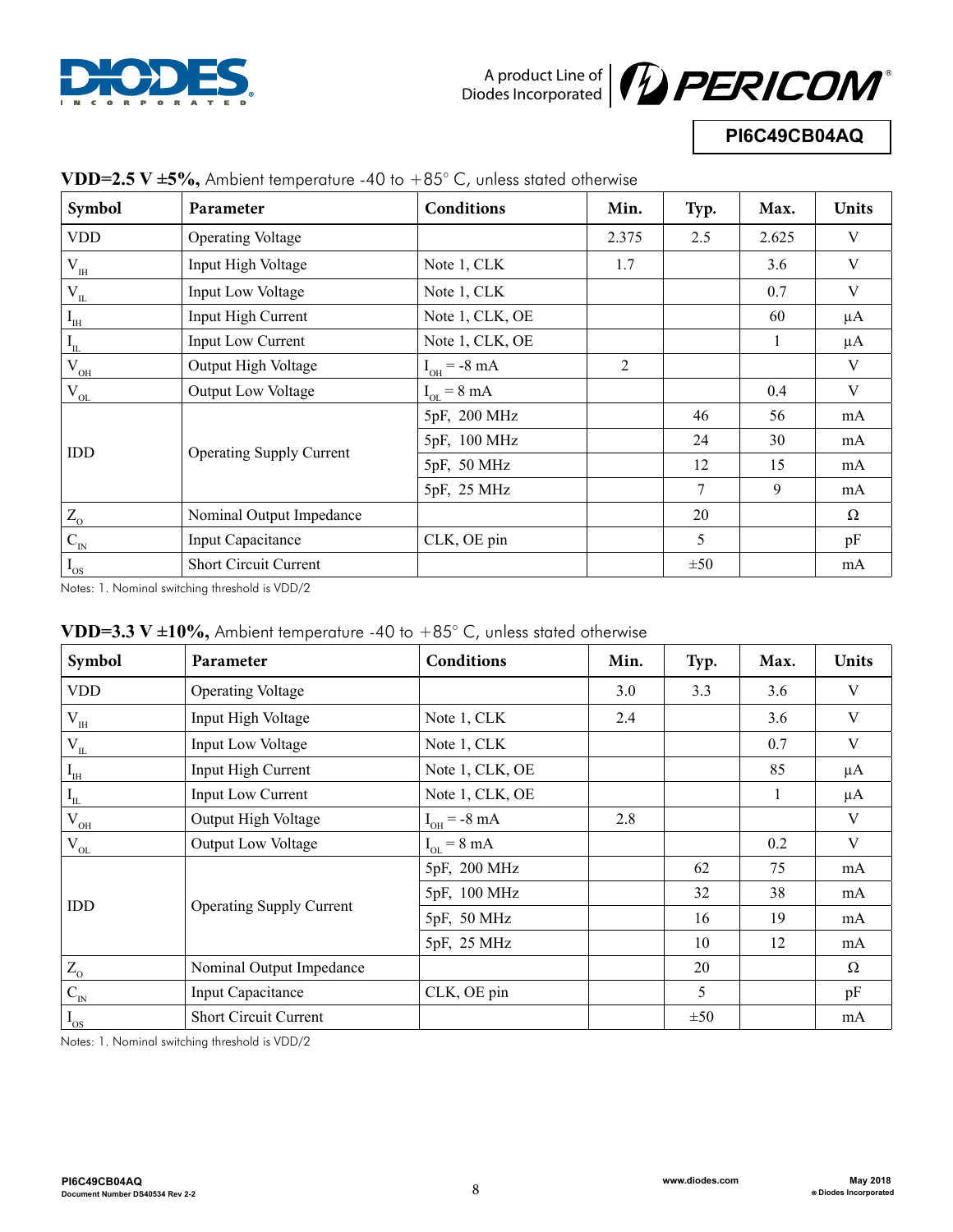



**PI6C49CB04AQ**

## **AC ELECTRICAL CHARACTERISTICS**

**VDD=1.5 V ±5%,** Ambient temperature -40 to +85° C, unless stated otherwise

| Symbol           | Parameter                     | Conditions            | Min. | Typ. | Max.      | Units |
|------------------|-------------------------------|-----------------------|------|------|-----------|-------|
| <b>OUT</b>       | <b>Output Frequency</b>       |                       |      |      | 166       | MHz   |
| tOR              | Output Rise Time              | $20\%$ to 80%         |      | 1.0  | 1.5       | ns    |
| tOF              | Output Fall Time              | $20\%$ to 80%         |      | 1.0  | 1.5       | ns    |
| $\mathbf{P}$     | Propagation Delay (Notel)     |                       |      |      |           | ns    |
| $\frac{1}{1}$ SK | Output to Output Skew (Note2) | Rising edges at VDD/2 |      | 0    | $\pm 250$ | ps    |

#### **VDD=1.8 V ±5%,** Ambient temperature -40 to +85° C, unless stated otherwise

| Symbol            | <b>Parameter</b>              | <b>Conditions</b>              | Min.     | Typ.           | Max.      | <b>Units</b> |
|-------------------|-------------------------------|--------------------------------|----------|----------------|-----------|--------------|
| $F_{\text{OUT}}$  | Output Frequency              |                                | $\theta$ |                | 166       | MHz          |
| tOR               | Output Rise Time              | $20\%$ to $80\%$               |          | 1.0            | 1.5       | ns           |
| tOF               | Output Fall Time              | $20\%$ to $80\%$               |          | 1.0            | 1.5       | ns           |
| $\mathbf{P}$      | Propagation Delay (Notel)     |                                | 1.3      | $\overline{2}$ | 4         | ns           |
| $\mathbf{1}_{SK}$ | Output to Output Skew (Note2) | Rising edges at VDD/2          |          | $\theta$       | $\pm 250$ | ps           |
| ADD <sup>'</sup>  | <b>Additive Jitter</b>        | $@156.25$ MHz, 12k to<br>20MHz |          | 0.1            |           | ps           |

## **VDD=2.5 V ±5%,** Ambient temperature -40 to +85° C, unless stated otherwise

| Symbol                     | Parameter                     | Conditions                     | Min.         | Typ.     | Max.      | <b>Units</b> |
|----------------------------|-------------------------------|--------------------------------|--------------|----------|-----------|--------------|
| $F_{OUT}$                  | Output Frequency              |                                | $\mathbf{0}$ |          | 200       | MHz          |
| tOR                        | Output Rise Time              | 20% TO 80%                     |              | 1.0      | 1.5       | ns           |
| tOF                        | Output Fall Time              | 20% TO 80%                     |              | 1.0      | 1.5       | ns           |
| $T_{\rm PD}$               | Propagation Delay (Notel)     |                                | 0.8          | 1.5      | 3         | ns           |
| $\mathbf{1}_{\mathrm{SK}}$ | Output to Output Skew (Note2) | Rising edges at VDD/2          |              | $\theta$ | $\pm 250$ | ps           |
| $\mathbf{v}_{\text{ADD}}$  | <b>Additive Jitter</b>        | $@156.25$ MHz, 12k to<br>20MHz |              | 0.05     |           | ps           |

Notes:

1. With rail to rail input clock

2. Between any 2 outputs with equal loading.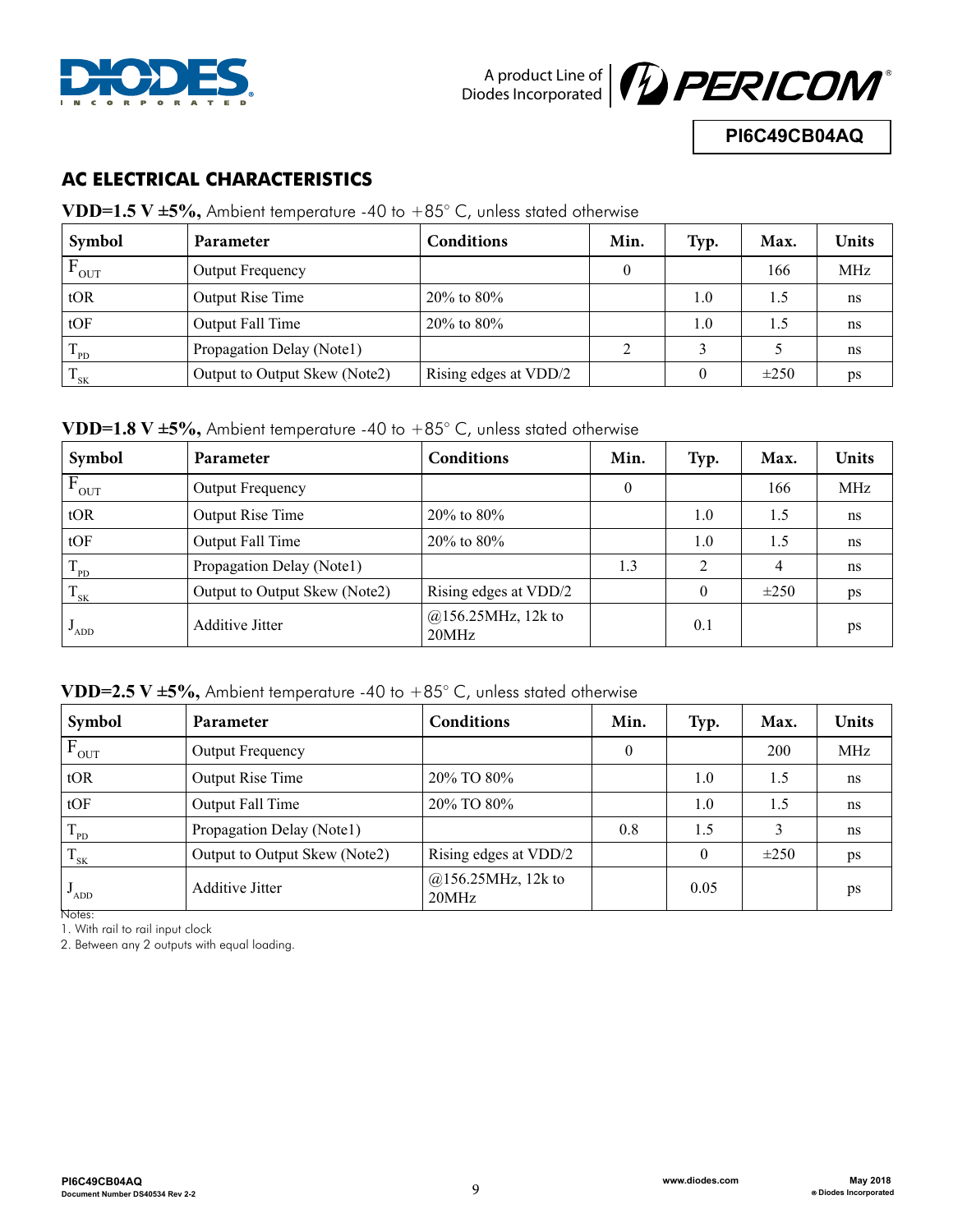



## **PI6C49CB04AQ**

| Symbol                             | Parameter                     | Conditions                     | Min.     | Typ.     | Max.      | <b>Units</b> |
|------------------------------------|-------------------------------|--------------------------------|----------|----------|-----------|--------------|
| <b>OUT</b>                         | <b>Output Frequency</b>       |                                | $\theta$ |          | 200       | MHz          |
| tOR                                | Output Rise Time              | 20% TO 80%                     |          | 1.0      | 1.5       | ns           |
| tOF                                | Output Fall Time              | 20% TO 80%                     |          | 1.0      | 1.5       | ns           |
| т<br>$\mathbf{P}$                  | Propagation Delay (Notel)     |                                | 0.8      | 1.0      | 2.5       | ns           |
| $\mathbf{1}_{SK}$                  | Output to Output Skew (Note2) | Rising edges at VDD/2          |          | $\theta$ | $\pm 250$ | ps           |
| ADD <sup>'</sup><br>$\overline{a}$ | <b>Additive Jitter</b>        | $@156.25$ MHz, 12k to<br>20MHz |          | 0.05     |           | ps           |

#### **VDD=3.3 V ±10%,** Ambient temperature -40 to +85° C, unless stated otherwise

Notes:

1. With rail to rail input clock

2. Between any 2 outputs with equal loading.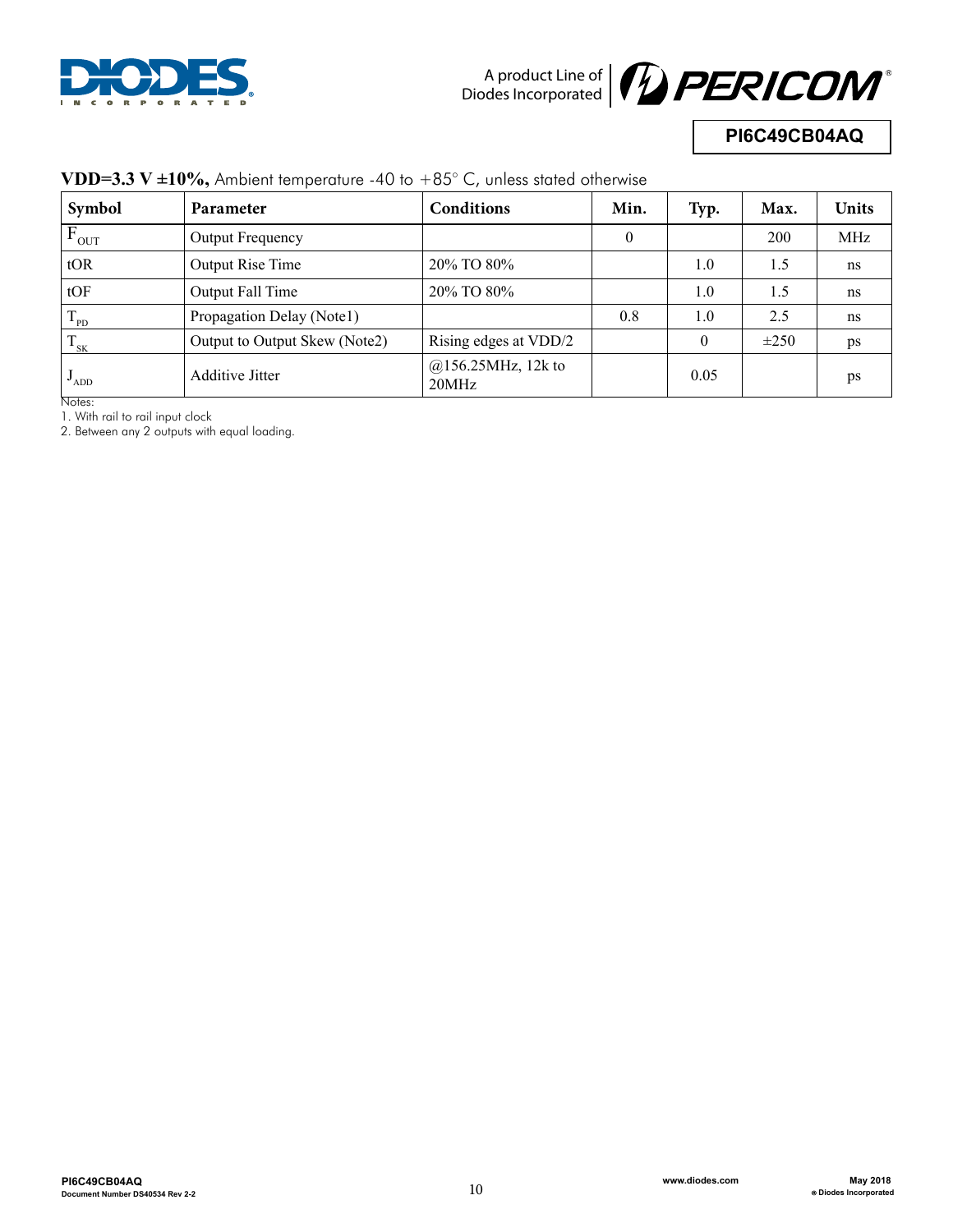



**PI6C49CB04AQ**

## **Phase Noise Plot**



## **THERMAL CHARACTERISTICS**

| Symbol      | Parameter                                 | Conditions | Min. | Typ. | Max. | Units              |
|-------------|-------------------------------------------|------------|------|------|------|--------------------|
| $\theta$ JA | Thermal Resistance Junction to<br>Ambient | Still air  |      | 157  |      | $\rm ^{\circ}$ C/W |
| $\theta$ JC | Thermal Resistance Junction to Case       |            |      | 42   |      | $\rm ^{\circ}$ C/W |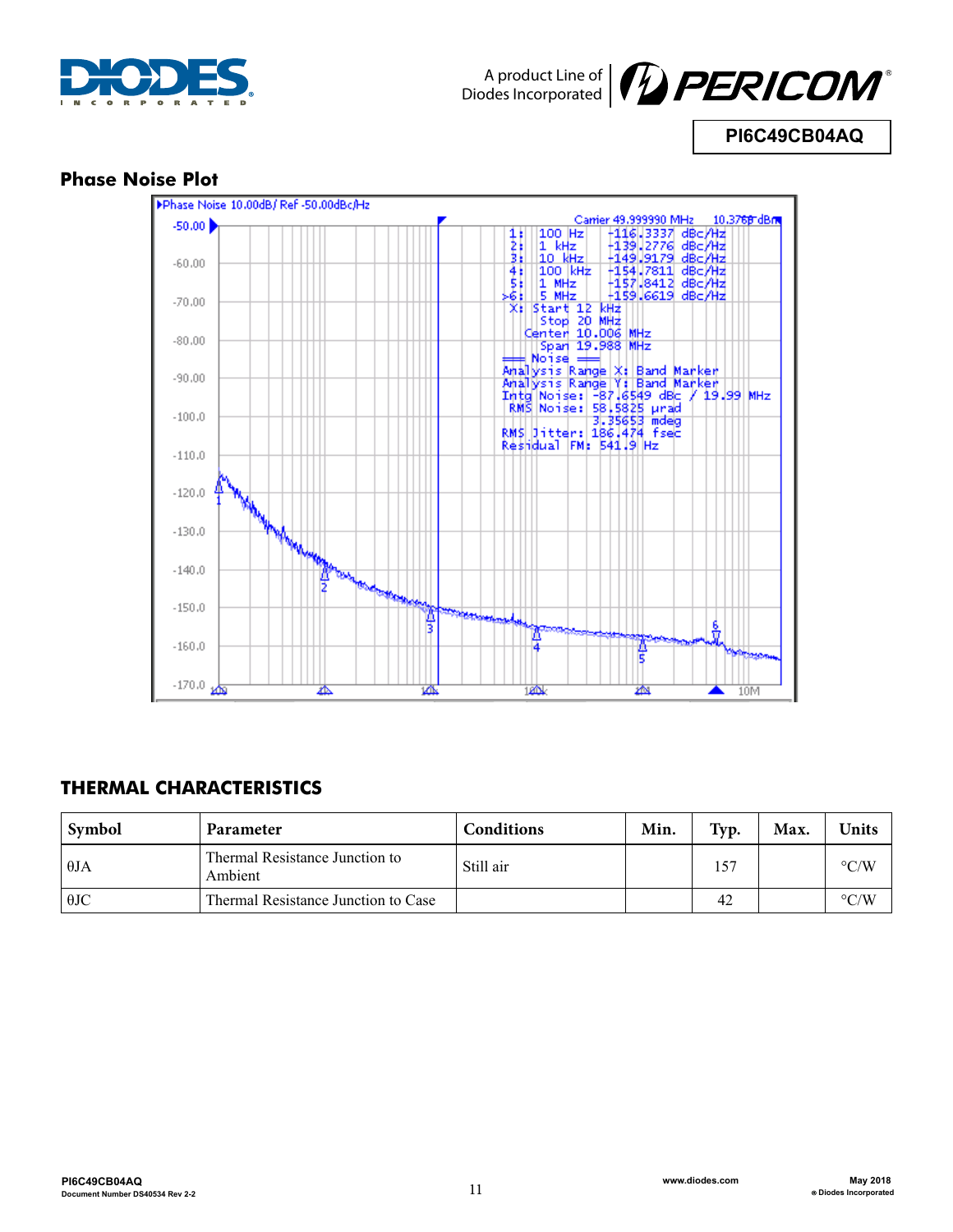



**PI6C49CB04AQ**

## **Application information**

## **Suggest for Unused Inputs and Outputs**

### **LVCMOS Input Control Pins**

It is suggested to add pull-up=4.7k and pull-down=1k for LVCMOS pins even though they have internal pull-up/down but with much higher value (>=50k) for higher design reliability.

### **Outputs**

All unused outputs are suggested to be left open and not connected to any trace. This can lower the IC power consumption.

## **Power Decoupling & Routing**

### **VDD Pin Decoupling**

Each VDD pin must have a 0.1uF decoupling capacitor. For better decoupling, 1uF can be used. Locating the decoupling capacitor on the component side has better decoupling filter result as shown.



Placement of Decoupling caps

### **CMOS Clock Trace Routing**

Please ensure that there is a sufficent keep-out area to the adjacent trace (>20mil.). In an example using a 125MHz XO driving a buffer IC, it is better to route the clock trace on the component side with a 33 ohm termination resistor.

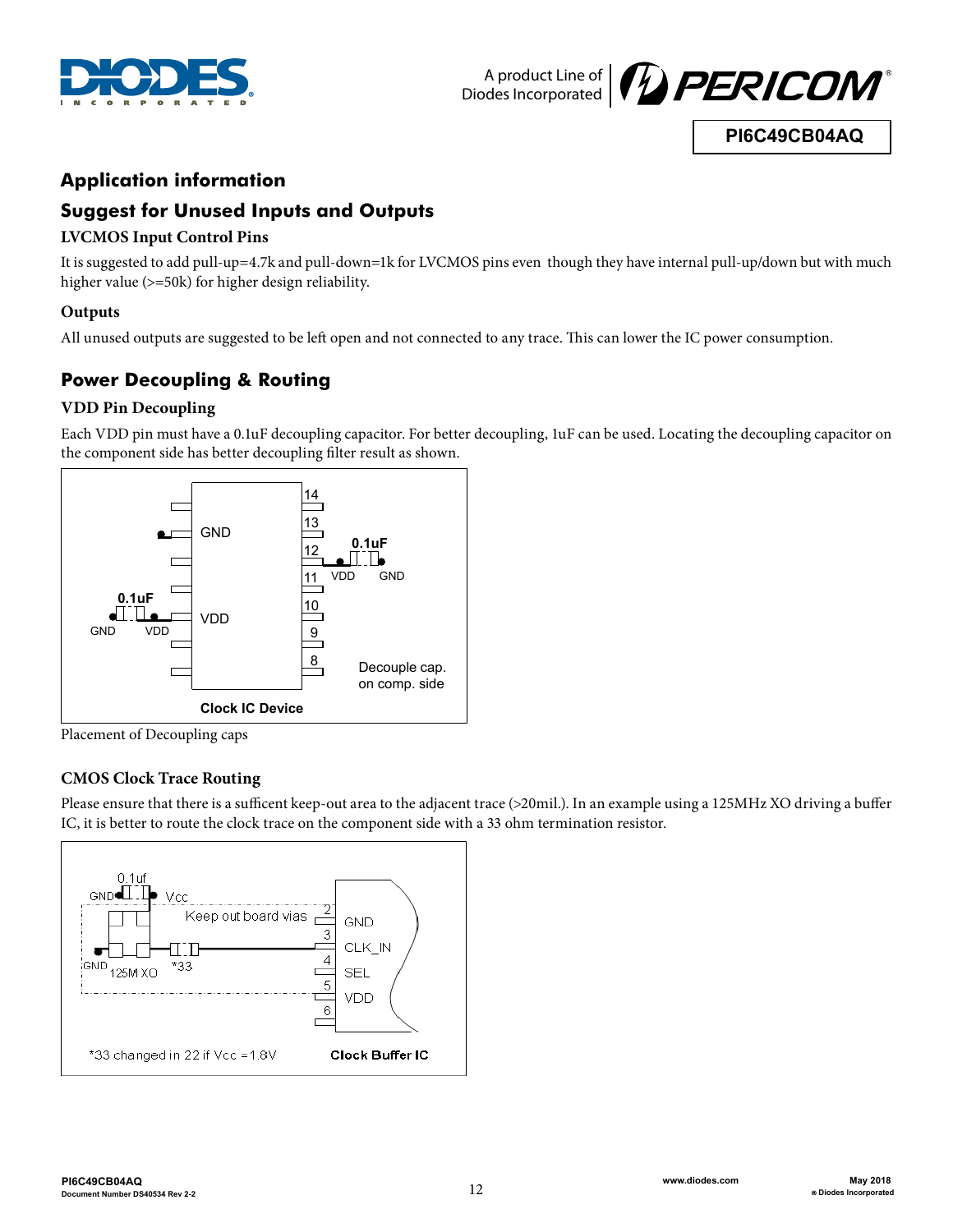



**PI6C49CB04AQ**

# **CMOS Output Termination**

### **Popular CMOS Output Termination**

The most popular CMOS termination is a serial resitor close to the output pin (<=200mil). It is simple and balances the drive strength. The resistor's value can be fine tuned for best performance during board bring-up based on VDDO voltage used.



#### **Combining Serial and Parallel Termination**

Designers can also use a parallel termination for CMOS outputs. For example, a 50 ohm pull-down resistor can be used at the Rx side to reduce signal reflection, but it reduces the signals V\_swing in half. This pull-down can be combined with a serial resitor to form a smaller clock voltage difference. The following diagram shows how to transition a 2.5V clock into 1.8V clock.



 $Rs = 33$  ohm with  $Rn = 100$  ohm, to transition 3.3V CMOS to 2.5V

Rs= 43 ohm with Rn =70 ohm to transition 3.3V CMOS to 1.8V

### **Clock Jitter Definitions**

#### **Total jitter= RJ + DJ**

Random Jitter (RJ) is unpredictable and unbounded timing noise that can fit in a Gaussian math distribution in RMS. RJ test values are directly related with how long or how many test samples are available. Deterministic Jitter (DJ) is timing jitter that is predictable and periodic in fixed interference frequency. Total Jitter (TJ) is the combination of random jitter and deterministic jitter: , where is a factor based on total test sample count. JEDEC std. specifies digital clock TJ in 10k random samples.

#### **Phase Jitter**

Phase noise is short-term random noise attached on the clock carrier and it is a function of the clock offset from the carrier, for example dBc/Hz@10kHz which is phase noise power in 1-Hz normalized bandwidth vs. the carrier power @10kHz offset. Integration of phase noise in plot over a given frequency band yields RMS phase jitter, for example, to specify phase jitter <=1ps at 12k to 20MHz offset band as SONET standard specification.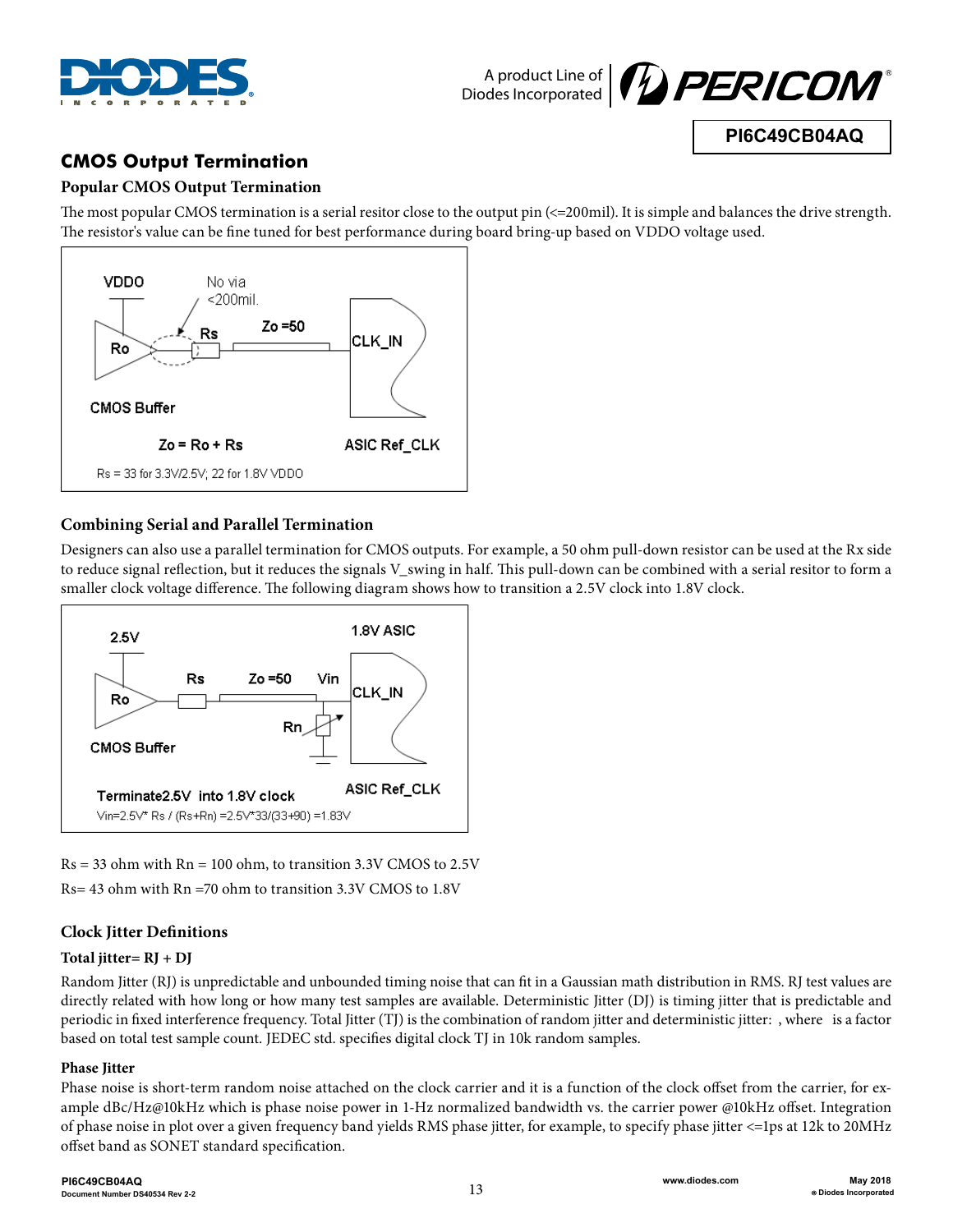



## **PI6C49CB04AQ**

#### **Device Thermal Calculation**

The JEDEC thermal model in a 4-layer PCB is shown below.



JEDEC IC Thermal Model

Important factors to influence device operating temperature are:

1) The power dissipation from the chip (P\_chip) is after subtracting power dissipation from external loads. Generally it can be the no-load device Idd

2) Package type and PCB stack-up structure, for example, 1oz 4 layer board. PCB with more layers and are thicker has better heat dissipation

3) Chassis air flow and cooling mechanism. More air flow M/s and adding heat sink on device can reduce device final die junction temperature Tj

The individual device thermal calculation formula:

#### **Tj =Ta + Pchip x Ja**

#### **Tc = Tj - Pchip x Jc**

Ja \_\_\_ Package thermal resistance from die to the ambient air in C/W unit; This data is provided in JEDEC model simulation. An air flow of 1m/s will reduce Ja (still air) by 20~30%

Jc \_\_\_ Package thermal resistance from die to the package case in C/W unit

Tj \_\_\_ Die junction temperature in C (industry limit <125C max.)

- Ta \_\_\_ Ambiant air température in C
- Tc \_\_\_ Package case temperature in C

Pchip\_\_\_ IC actually consumes power through Iee/GND current

### **Part Marking**



Y: Year W: Workweek 1st X: Assembly Code 2nd X: Fab Code

Q Package-2 Q Package-3



Y: Year W: Workweek 1st X: Assembly Code 2nd X: Fab Code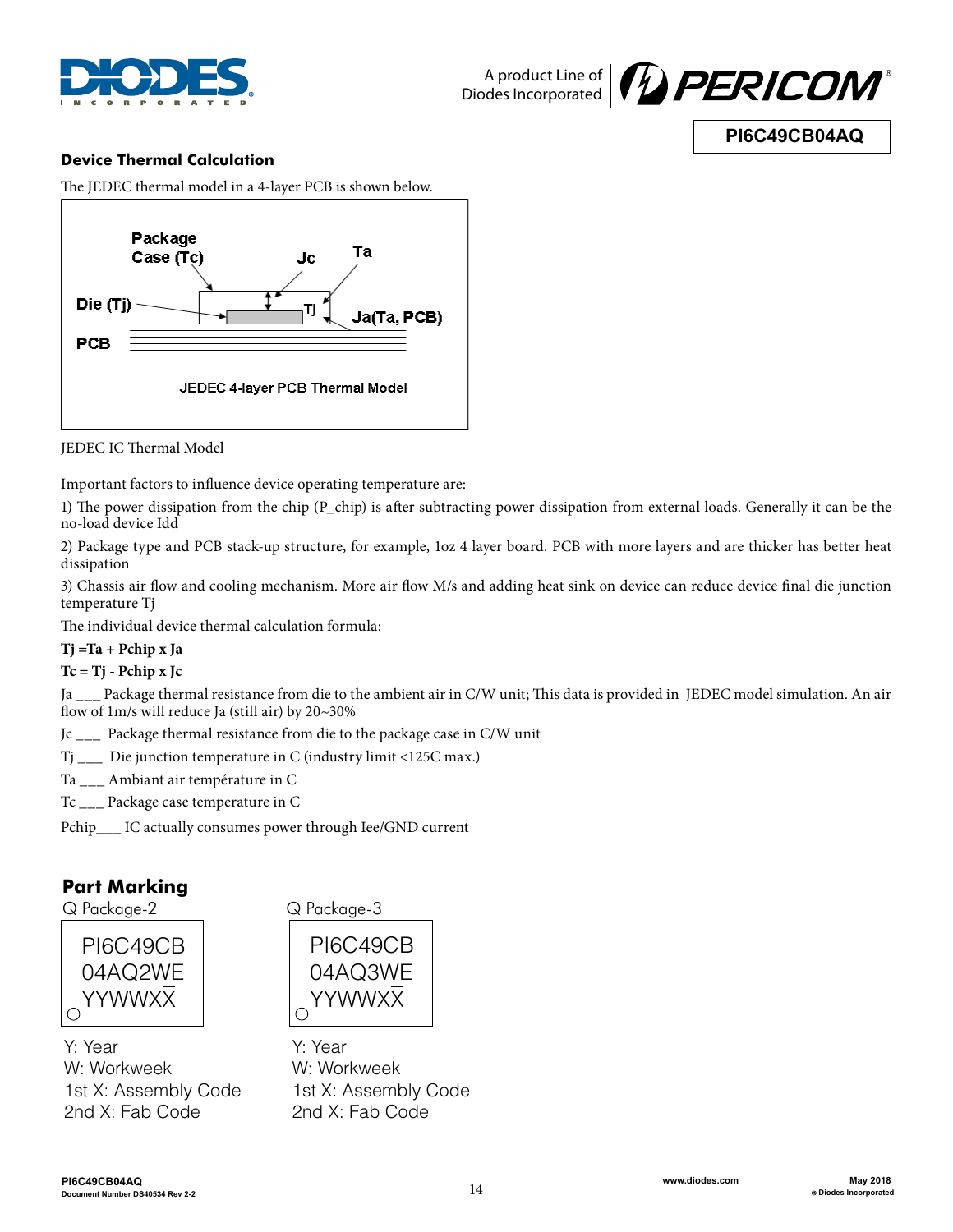



**PI6C49CB04AQ**

## **Packaging Mechanical: 8-SOIC (W)**



#### **For latest package info.**

please check: http://www.diodes.com/design/support/packaging/pericom-packaging/packaging-mechanicals-and-thermal-characteristics/

### **Ordering Information**(1-3)

| <b>Ordering Code</b> | Package Code | <b>Package Description</b> | <b>Operating Temperature</b> |
|----------------------|--------------|----------------------------|------------------------------|
| PI6C49CB04AQ2WEX     | W            | 8-pin, 150mil-Wide (SOIC)  | -40 to 105 °C                |
| PI6C49CB04AQ3WEX     | W            | 8-pin, 150mil-Wide (SOIC)  | -40 to 85 $^{\circ}$ C       |

**Notes:**

1. EU Directive 2002/95/EC (RoHS), 2011/65/EU (RoHS 2) & 2015/863/EU (RoHS 3) compliant. All applicable RoHS exemptions applied.

2. See http://www.diodes.com/quality/lead-free/ for more information about Diodes Incorporated's definitions of Halogen- and Antimony-free, "Green" and Lead-free. Thermal characteristics can be found on the company web site at www.diodes.com/design/support/packaging/

3.  $E = Pb$ -free and Green

4. X suffix = Tape/Reel